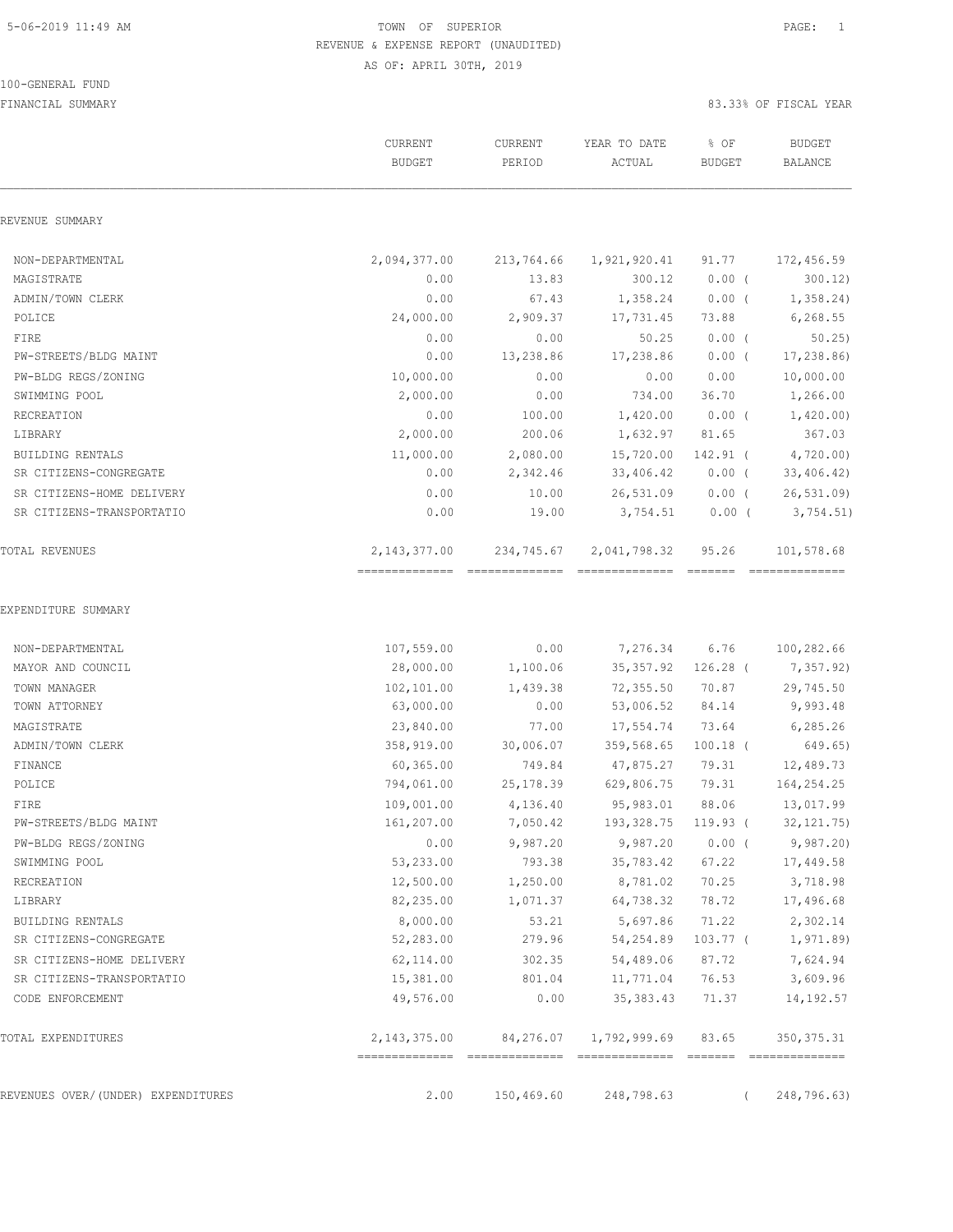|                                    | CURRENT<br><b>BUDGET</b>   | CURRENT<br>PERIOD                       | YEAR TO DATE<br>ACTUAL       | % OF<br><b>BUDGET</b> | <b>BUDGET</b><br>BALANCE    |
|------------------------------------|----------------------------|-----------------------------------------|------------------------------|-----------------------|-----------------------------|
| REVENUE SUMMARY                    |                            |                                         |                              |                       |                             |
| NON-DEPARTMENTAL                   | 4,000.00                   | 820.00                                  |                              |                       | 6,835.68 170.89 ( 2,835.68) |
| TOTAL REVENUES                     | 4,000.00<br>============== | 820.00<br>==============                |                              | 6,835.68 170.89 (     | 2,835.68                    |
| EXPENDITURE SUMMARY                |                            |                                         |                              |                       |                             |
| NON-DEPARTMENTAL                   | 111,697.00                 | 3,858.11 122,731.36 109.88 ( 11,034.36) |                              |                       |                             |
| TOTAL EXPENDITURES                 | 111,697.00                 |                                         | 3,858.11 122,731.36 109.88 ( |                       | 11,034.36)                  |
| REVENUES OVER/(UNDER) EXPENDITURES | 107,697.00)(               | 3,038.11) (115,895.68)                  |                              |                       | 8,198.68                    |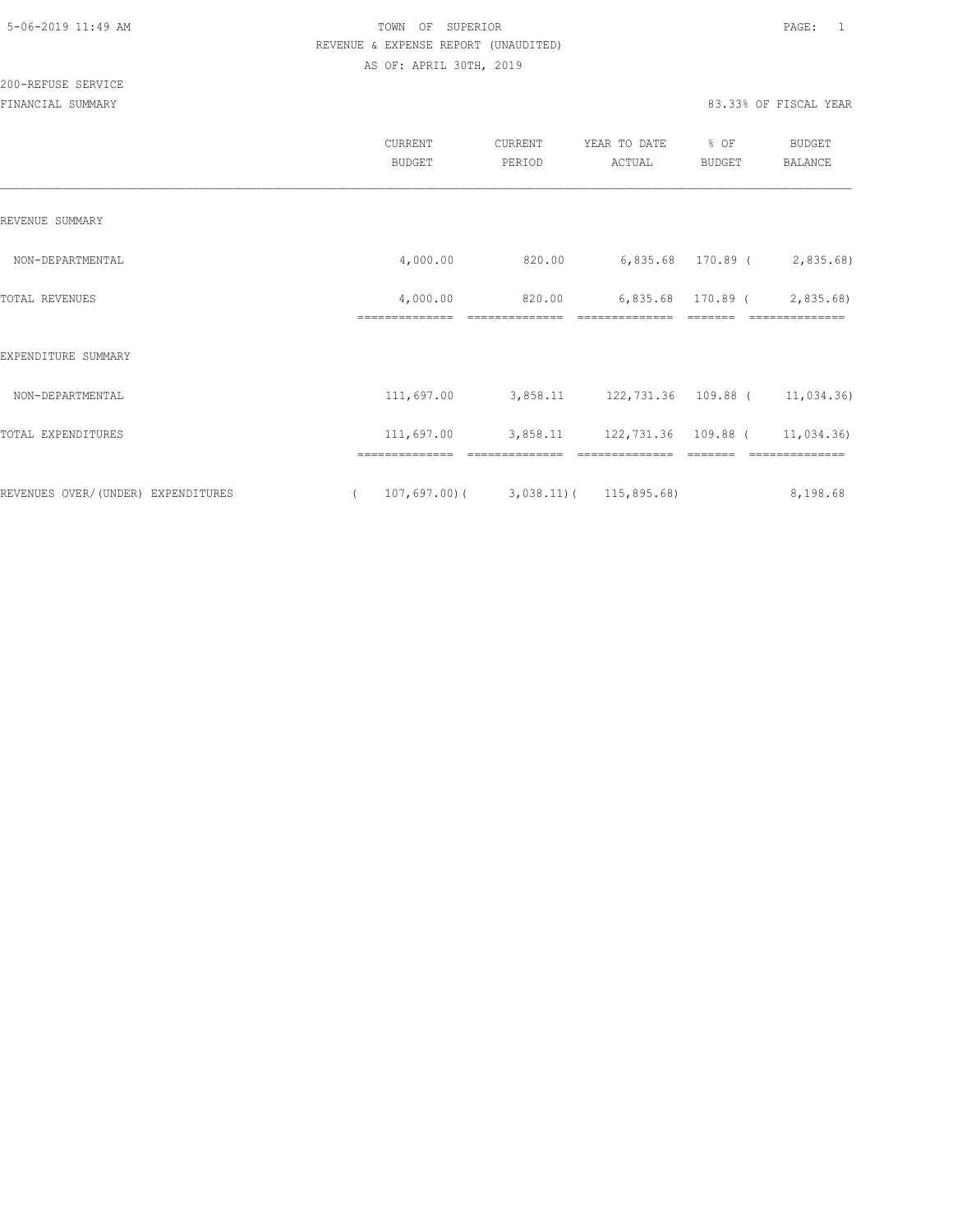#### 210-SEWER

|                                    | CURRENT<br><b>BUDGET</b>                  | CURRENT<br>PERIOD                       | YEAR TO DATE<br>ACTUAL | % OF<br>BUDGET                  | <b>BUDGET</b><br><b>BALANCE</b> |  |
|------------------------------------|-------------------------------------------|-----------------------------------------|------------------------|---------------------------------|---------------------------------|--|
| REVENUE SUMMARY                    |                                           |                                         |                        |                                 |                                 |  |
| NON-DEPARTMENTAL                   | 380,000.00                                | 32, 119.88                              | 279,163.94 73.46       |                                 | 100,836.06                      |  |
| TOTAL REVENUES                     | 380,000.00<br>==============              | 32, 119.88                              | 279,163.94             | 73.46                           | 100,836.06<br>==========        |  |
| EXPENDITURE SUMMARY                |                                           |                                         |                        |                                 |                                 |  |
| NON-DEPARTMENTAL                   | 502,925.00                                | 6,509.74                                | 290,377.53 57.74       |                                 | 212,547.47                      |  |
| TOTAL EXPENDITURES                 | 502,925.00                                | 6,509.74                                | 290, 377.53 57.74      |                                 | 212,547.47                      |  |
| REVENUES OVER/(UNDER) EXPENDITURES | ==============<br>122, 925.00<br>$\left($ | ==============<br>25,610.14 (11,213.59) | ==============         | =======<br>$\sim$ $\sim$ $\sim$ | ==============<br>111,711.41)   |  |
|                                    |                                           |                                         |                        |                                 |                                 |  |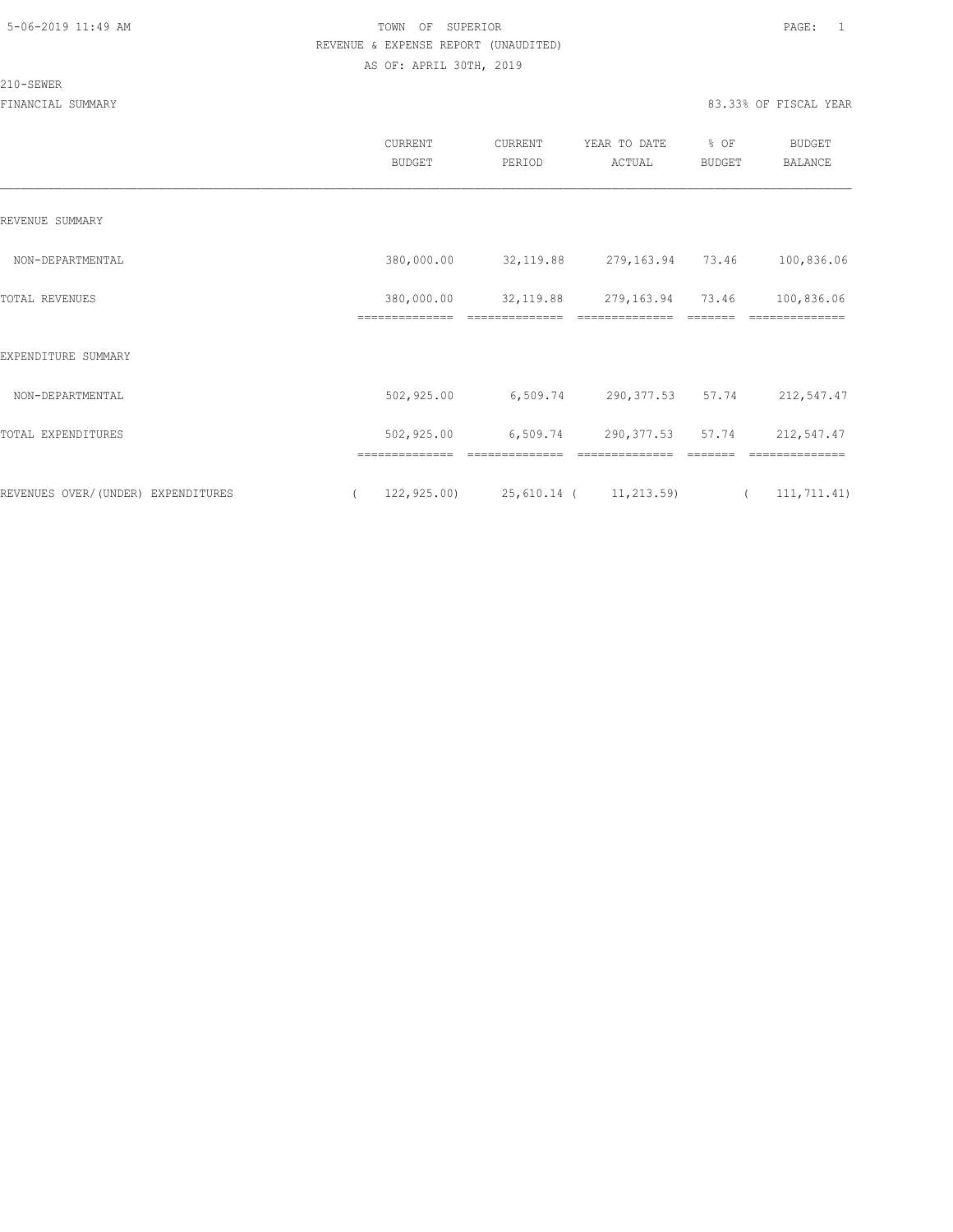#### 220-AMBULANCE

|                                    | <b>CURRENT</b><br><b>BUDGET</b> | CURRENT<br>PERIOD | YEAR TO DATE<br>ACTUAL     | % OF<br>BUDGET | <b>BUDGET</b><br>BALANCE |
|------------------------------------|---------------------------------|-------------------|----------------------------|----------------|--------------------------|
| REVENUE SUMMARY                    |                                 |                   |                            |                |                          |
| NON-DEPARTMENTAL                   | 648,627.00                      | 33,376.83         | 239,207.15                 | 36.88          | 409, 419.85              |
| TOTAL REVENUES                     | 648,627.00                      |                   | 33, 376.83 239, 207.15     | 36.88          | 409,419.85               |
| EXPENDITURE SUMMARY                | ==============                  |                   |                            |                |                          |
| NON-DEPARTMENTAL                   | 423,158.00                      |                   | 11,924.51 295,481.94 69.83 |                | 127,676.06               |
| TOTAL EXPENDITURES                 | 423,158.00                      |                   | 11,924.51 295,481.94 69.83 |                | 127,676.06               |
|                                    | ==============                  | ==============    | ==============             |                | ==============           |
| REVENUES OVER/(UNDER) EXPENDITURES | 225,469.00                      |                   | 21,452.32 (56,274.79)      |                | 281,743.79               |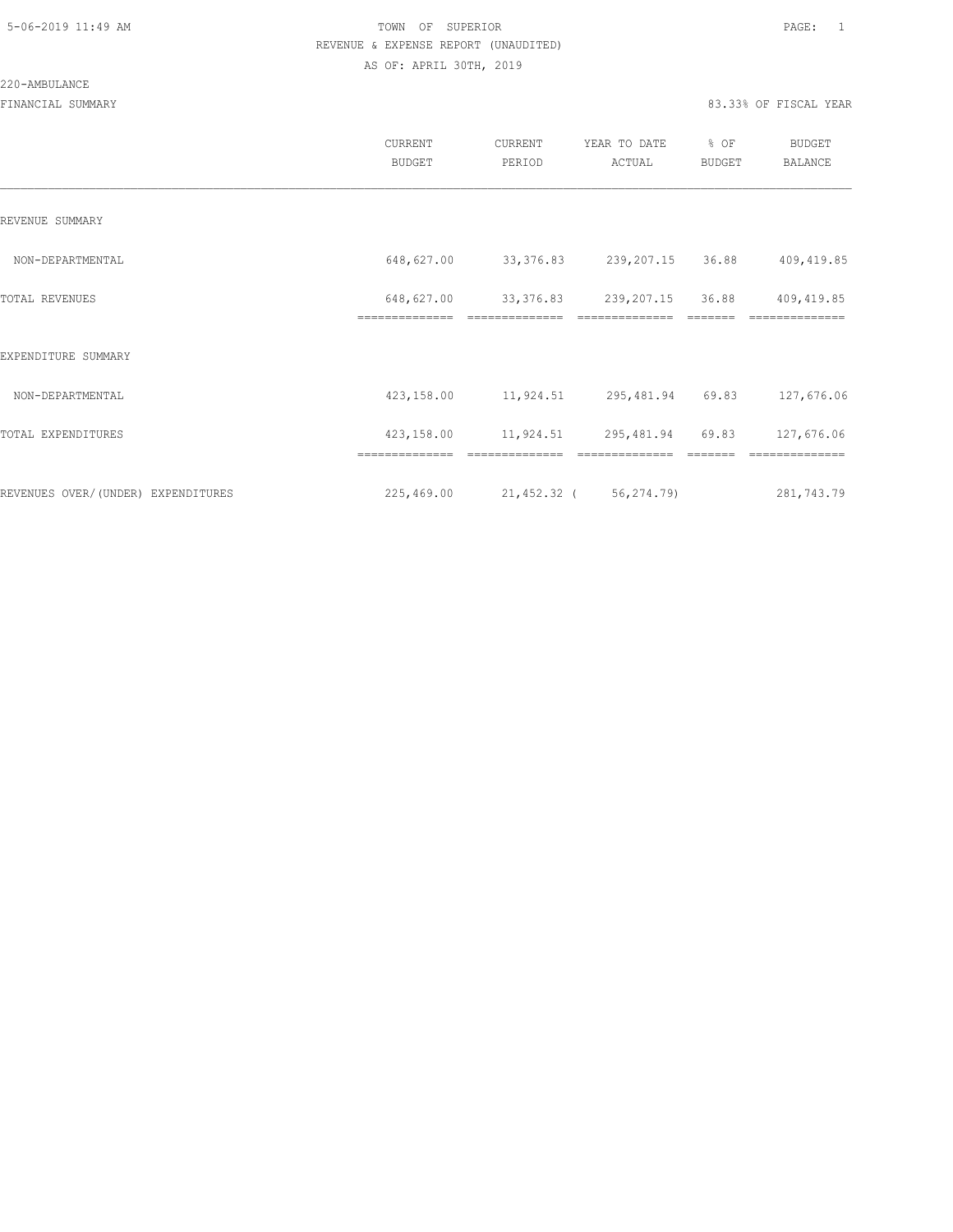#### 230-CEMETARY

|                                    | CURRENT<br>BUDGET           | CURRENT<br>PERIOD          | YEAR TO DATE<br>ACTUAL | % OF<br>BUDGET   | BUDGET<br><b>BALANCE</b>   |
|------------------------------------|-----------------------------|----------------------------|------------------------|------------------|----------------------------|
| REVENUE SUMMARY                    |                             |                            |                        |                  |                            |
| NON-DEPARTMENTAL                   | 25,000.00                   | 2,000.00                   | 19,800.00              | 79.20            | 5,200.00                   |
| TOTAL REVENUES                     | 25,000.00<br>============== | 2,000.00<br>============== | 19,800.00              | 79.20<br>======= | 5,200.00<br>============== |
| EXPENDITURE SUMMARY                |                             |                            |                        |                  |                            |
| NON-DEPARTMENTAL                   | 19,847.00                   | 110.54                     | 8,375.39 42.20         |                  | 11, 471.61                 |
| TOTAL EXPENDITURES                 | 19,847.00                   | 110.54                     | 8,375.39 42.20         |                  | 11,471.61                  |
| REVENUES OVER/(UNDER) EXPENDITURES | ==============<br>5,153.00  | 1,889.46 11,424.61         |                        | $\sqrt{2}$       | 6, 271.61)                 |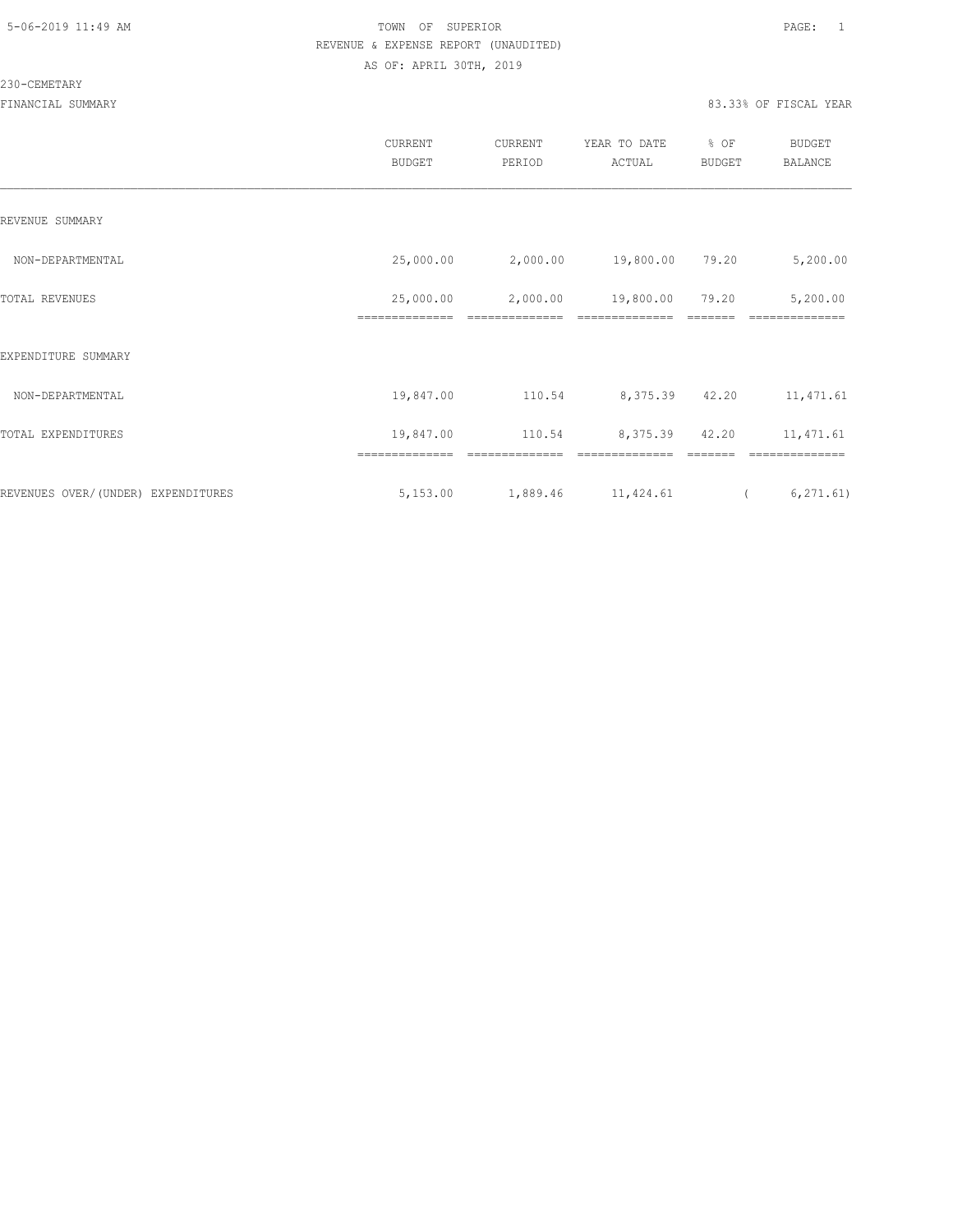## 300-HIGHWAY USERS REVENUE

|                                    | CURRENT<br><b>BUDGET</b>     | CURRENT<br>PERIOD | YEAR TO DATE<br>ACTUAL | % OF<br>BUDGET | <b>BUDGET</b><br><b>BALANCE</b> |
|------------------------------------|------------------------------|-------------------|------------------------|----------------|---------------------------------|
| REVENUE SUMMARY                    |                              |                   |                        |                |                                 |
| NON-DEPARTMENTAL                   | 468,178.00                   | 20,716.77         | 204,100.51 43.59       |                | 264,077.49                      |
| TOTAL REVENUES                     | 468,178.00<br>============== | 20,716.77         | 204,100.51             | 43.59          | 264,077.49                      |
| EXPENDITURE SUMMARY                |                              |                   |                        |                |                                 |
| NON-DEPARTMENTAL                   | 406,033.00                   | 2,679.05          | 212,852.37 52.42       |                | 193,180.63                      |
| TOTAL EXPENDITURES                 | 406,033.00                   | 2,679.05          | 212,852.37 52.42       |                | 193,180.63                      |
|                                    |                              |                   |                        |                |                                 |
| REVENUES OVER/(UNDER) EXPENDITURES | 62,145.00                    |                   | 18,037.72 ( 8,751.86)  |                | 70,896.86                       |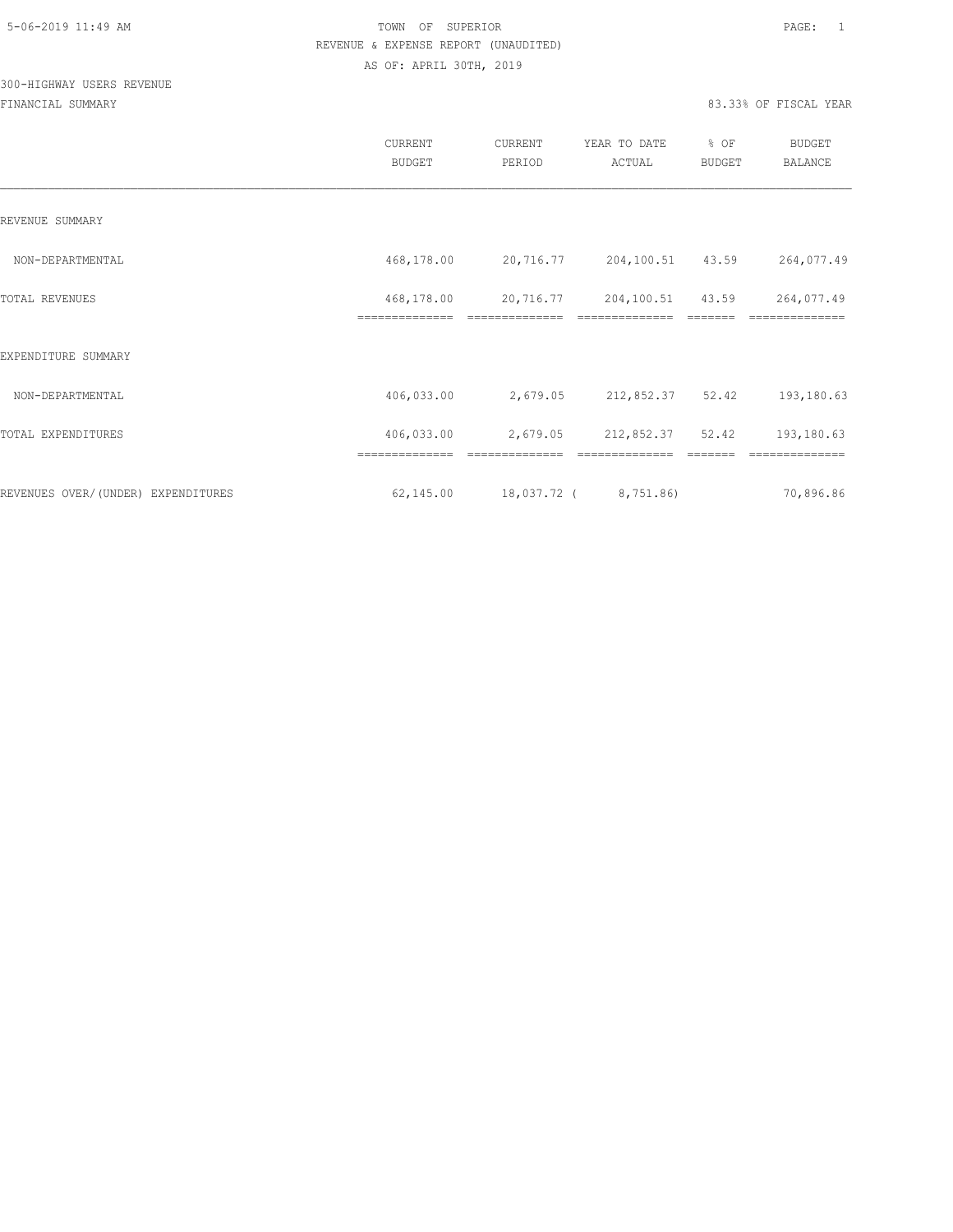310-EXCISE TAX

|                                    | CURRENT<br><b>BUDGET</b>     | CURRENT<br>PERIOD          | YEAR TO DATE<br>ACTUAL             | % OF<br>BUDGET                                                                                                                                                                                                                                                                                                                                                                                                                                         | <b>BUDGET</b><br>BALANCE      |
|------------------------------------|------------------------------|----------------------------|------------------------------------|--------------------------------------------------------------------------------------------------------------------------------------------------------------------------------------------------------------------------------------------------------------------------------------------------------------------------------------------------------------------------------------------------------------------------------------------------------|-------------------------------|
| REVENUE SUMMARY                    |                              |                            |                                    |                                                                                                                                                                                                                                                                                                                                                                                                                                                        |                               |
| NON-DEPARTMENTAL                   | 415,771.00                   | 13,230.35 105,292.64 25.32 |                                    |                                                                                                                                                                                                                                                                                                                                                                                                                                                        | 310, 478.36                   |
| <b>TOTAL REVENUES</b>              | 415,771.00<br>============== | 13,230.35                  | 105,292.64                         | 25.32                                                                                                                                                                                                                                                                                                                                                                                                                                                  | 310,478.36<br>==============  |
| EXPENDITURE SUMMARY                |                              |                            |                                    |                                                                                                                                                                                                                                                                                                                                                                                                                                                        |                               |
| NON-DEPARTMENTAL                   | 477,917.00                   |                            | 3,494.02 111,804.15 23.39          |                                                                                                                                                                                                                                                                                                                                                                                                                                                        | 366, 112.85                   |
| TOTAL EXPENDITURES                 | 477,917.00<br>============== | 3,494.02<br>============== | 111,804.15 23.39<br>============== | $\begin{tabular}{ll} \multicolumn{2}{c}{\textbf{2.5}} & \multicolumn{2}{c}{\textbf{2.5}} & \multicolumn{2}{c}{\textbf{2.5}} \\ \multicolumn{2}{c}{\textbf{2.5}} & \multicolumn{2}{c}{\textbf{2.5}} & \multicolumn{2}{c}{\textbf{2.5}} \\ \multicolumn{2}{c}{\textbf{3.5}} & \multicolumn{2}{c}{\textbf{4.5}} & \multicolumn{2}{c}{\textbf{5.5}} \\ \multicolumn{2}{c}{\textbf{5.5}} & \multicolumn{2}{c}{\textbf{6.5}} & \multicolumn{2}{c}{\textbf{7$ | 366, 112.85<br>============== |
| REVENUES OVER/(UNDER) EXPENDITURES | 62, 146.00<br>$\left($       |                            | $9,736.33$ ( $6,511.51$ ) (        |                                                                                                                                                                                                                                                                                                                                                                                                                                                        | 55,634.49)                    |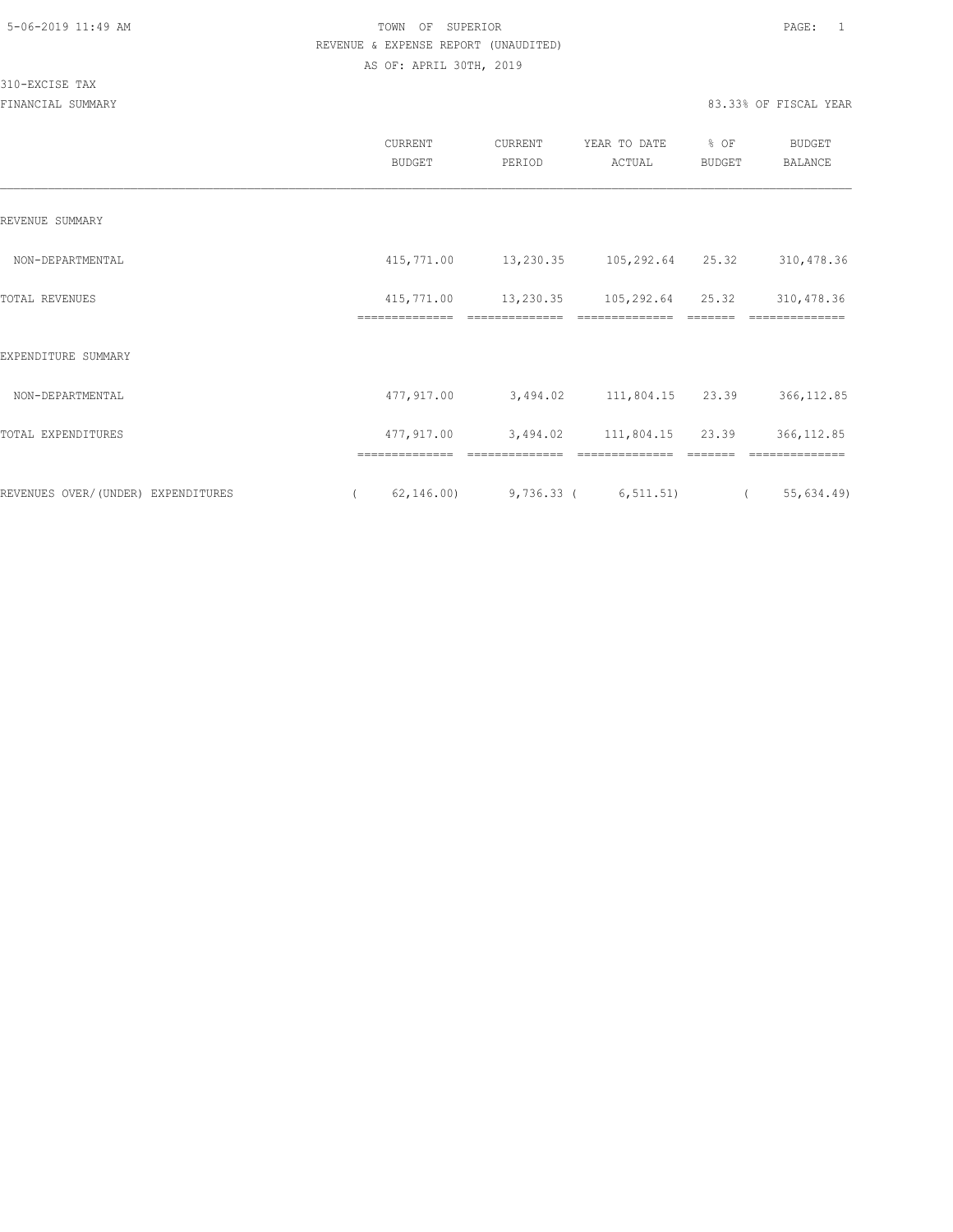|                     | CURRENT<br><b>BUDGET</b>         | CURRENT<br>PERIOD             | YEAR TO DATE<br>ACTUAL            | % OF<br>BUDGET      | BUDGET<br><b>BALANCE</b>          |
|---------------------|----------------------------------|-------------------------------|-----------------------------------|---------------------|-----------------------------------|
| REVENUE SUMMARY     |                                  |                               |                                   |                     |                                   |
| EXPENDITURE SUMMARY | --------------<br>______________ | ---------------<br>__________ | ______________                    | --------<br>_______ | ---------------<br>______________ |
|                     | ==============                   | ==============                | ______________<br>_______________ | --------<br>------- | ==============                    |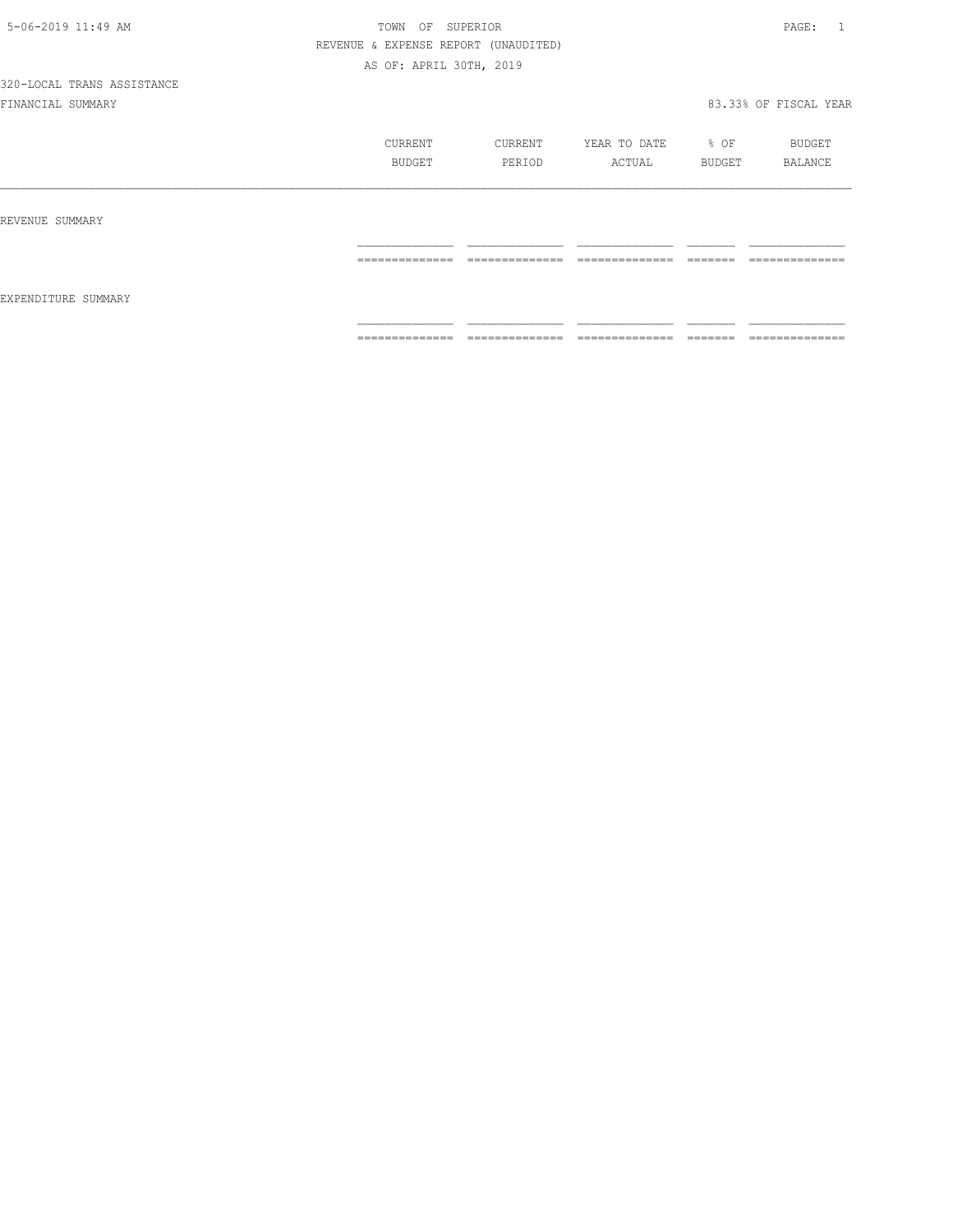400-GADA BOND

|                     | <b>CURRENT</b><br>BUDGET           | CURRENT<br>PERIOD                 | YEAR TO DATE<br>ACTUAL            | % OF<br>BUDGET      | BUDGET<br>BALANCE                 |
|---------------------|------------------------------------|-----------------------------------|-----------------------------------|---------------------|-----------------------------------|
| REVENUE SUMMARY     |                                    |                                   |                                   |                     |                                   |
|                     | ______________<br>---------------- | ______________<br>--------------- | ______________<br>--------------- | --------<br>------- | ______________<br>_______________ |
| EXPENDITURE SUMMARY |                                    |                                   |                                   |                     |                                   |
|                     | ==============                     | ==============                    | ==============                    | --------<br>------- | --------------<br>--------------- |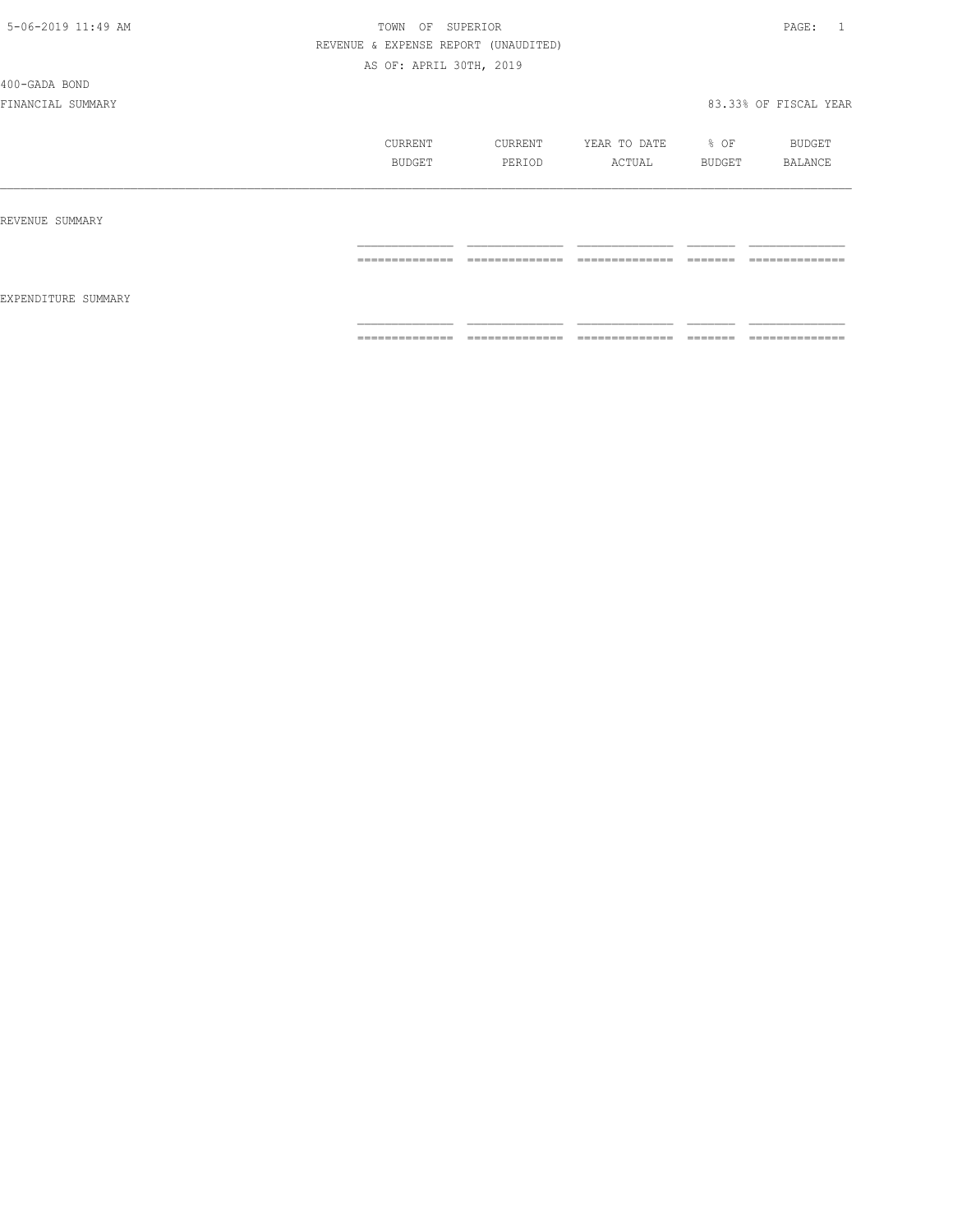410-MPC BOND

|                     | CURRENT         | CURRENT              | YEAR TO DATE        | $8$ OF               | BUDGET                            |
|---------------------|-----------------|----------------------|---------------------|----------------------|-----------------------------------|
|                     | BUDGET          | PERIOD               | ACTUAL              | BUDGET               | BALANCE                           |
| REVENUE SUMMARY     |                 |                      |                     |                      |                                   |
| EXPENDITURE SUMMARY | ==============  | ---------------<br>. | ______________<br>. | ________<br>________ | ______________<br>_______________ |
|                     | --------------- | ______________       | ______________      | --------             | --------------                    |
|                     | .               | .                    | -------------       | ______               | .                                 |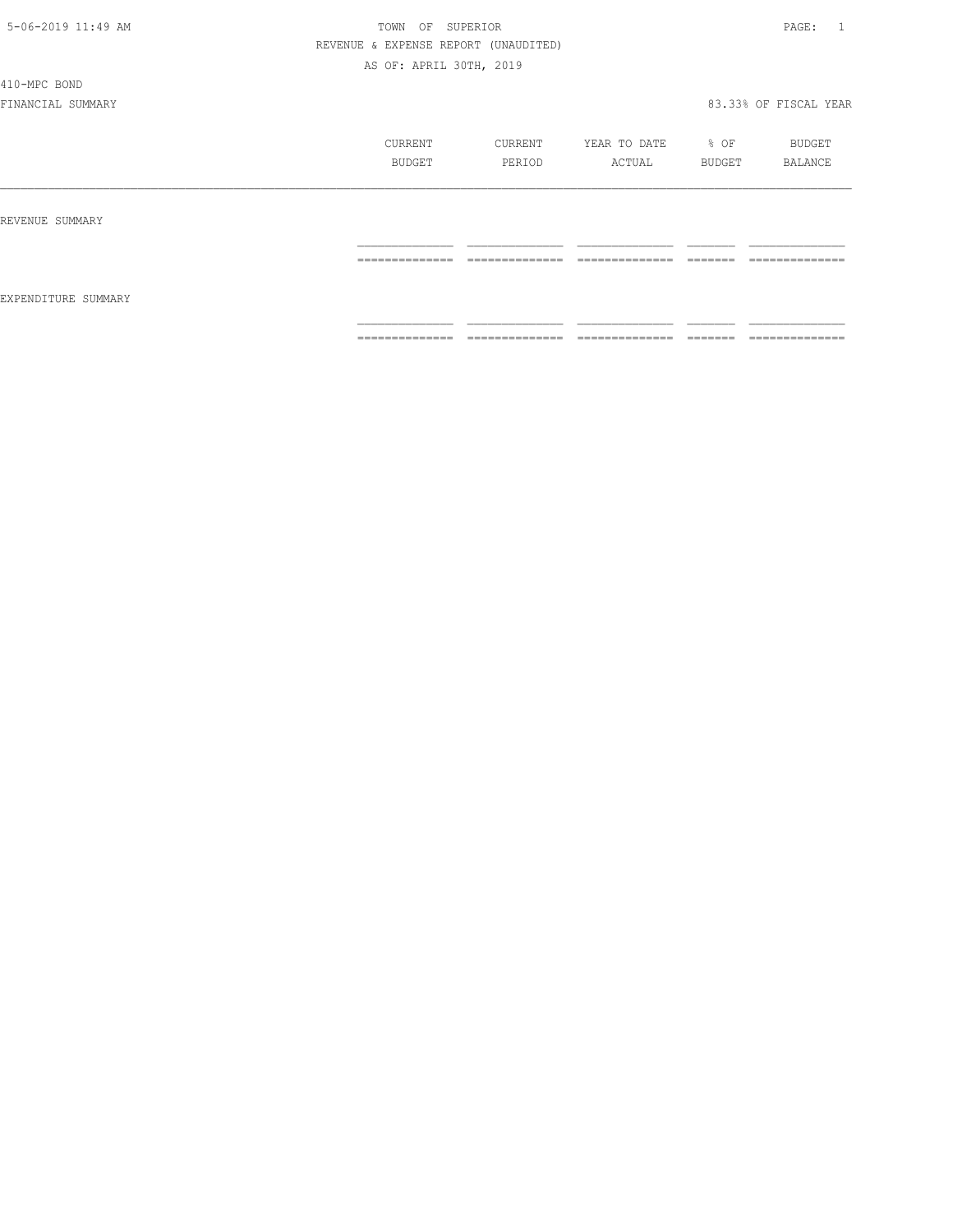#### 500-GRANTS

|                                    | CURRENT<br><b>BUDGET</b> | CURRENT<br>PERIOD | YEAR TO DATE<br>ACTUAL | % OF<br><b>BUDGET</b> | <b>BUDGET</b><br><b>BALANCE</b> |
|------------------------------------|--------------------------|-------------------|------------------------|-----------------------|---------------------------------|
| REVENUE SUMMARY                    |                          |                   |                        |                       |                                 |
| NON-DEPARTMENTAL                   | 2,488,440.00             | 0.00              | 0.00                   | 0.00                  | 2,488,440.00                    |
| FIRE GRANTS                        | 0.00                     | 0.00              | 3,700.00               | $0.00$ (              | 3,700.00)                       |
| RECREATION GRANTS                  | 7,500.00                 | 0.00              | 43,871.00              |                       | 584.95 (36,371.00)              |
| AIRPORT GRANTS                     | 0.00                     | 0.00              | 16,670.85              |                       | $0.00$ ( $16,670.85$ )          |
| FIRE TRUCK RESTORATION             | 0.00                     | 0.00              | 2,541.00               |                       | $0.00$ ( $2,541.00$ )           |
| TOTAL REVENUES                     | 2,495,940.00             | 0.00              | 66,782.85              | 2.68                  | 2,429,157.15                    |
| EXPENDITURE SUMMARY                |                          |                   |                        |                       |                                 |
| NON-DEPARTMENTAL                   | 2,488,440.00             | 0.00              | 0.00                   |                       | $0.00 \qquad 2,488,440.00$      |
| RECREATION GRANTS                  | 7,500.00                 | 3,810.00          | 48,331.00              |                       | 644.41 (40,831.00)              |
| RESOLUTION COPPER GIVING           | 0.00                     | 0.00              | 4,816.34               |                       | 0.00(4,816.34)                  |
| AIRPORT GRANTS                     | 0.00                     | 0.00              | 21,866.79              |                       | $0.00$ ( 21,866.79)             |
| ECONOMIC DEVELOPMENT               | 0.00                     | 0.00              | 15,194.20              | $0.00$ (              | 15,194.20)                      |
| TOTAL EXPENDITURES                 | 2,495,940.00             | 3,810.00          | 90,208.33              | 3.61                  | 2,405,731.67                    |
| REVENUES OVER/(UNDER) EXPENDITURES | $0.00$ (                 | 3,810.00)(        | 23, 425.48)            |                       | 23, 425.48                      |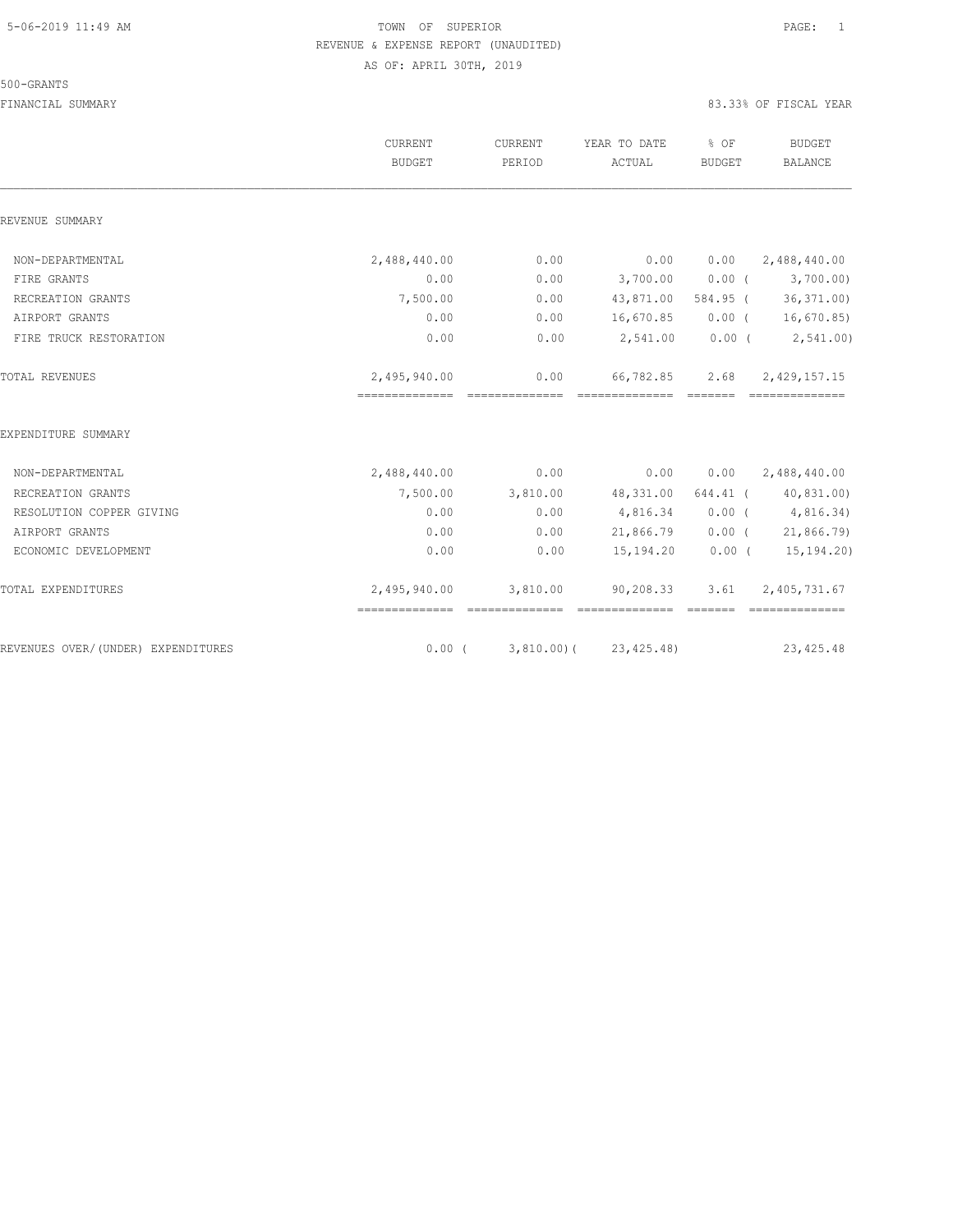# 510-Emergency Services

|                                    | CURRENT<br><b>BUDGET</b>     | CURRENT<br>PERIOD                                 | YEAR TO DATE<br>ACTUAL               | % OF<br><b>BUDGET</b> | <b>BUDGET</b><br><b>BALANCE</b> |
|------------------------------------|------------------------------|---------------------------------------------------|--------------------------------------|-----------------------|---------------------------------|
| REVENUE SUMMARY                    |                              |                                                   |                                      |                       |                                 |
| RC EMERGENCY SERV-FIRE             | 0.00                         |                                                   | $0.00$ 137,439.97 0.00 (             |                       | 137,439.97)                     |
| RC EMERGENCY SERV-POLICE           | 200,000.00                   | 0.00                                              | 62,537.81                            | 31.27                 | 137,462.19                      |
| <b>TOTAL REVENUES</b>              | 200,000.00<br>============== | 0.00                                              | 199,977.78                           | 99.99                 | 22.22                           |
| EXPENDITURE SUMMARY                |                              |                                                   |                                      |                       |                                 |
| RC EMERGENCY SERV-FIRE             |                              | 164,500.00 1,603.57 167,305.72 101.71 ( 2,805.72) |                                      |                       |                                 |
| RC EMERGENCY SERV-POLICE           | 35,500.00                    |                                                   | 229.75 49,741.27 140.12 ( 14,241.27) |                       |                                 |
| TOTAL EXPENDITURES                 | 200,000.00                   | 1,833.32                                          | 217,046.99 108.52 (                  |                       | 17,046.99)                      |
| REVENUES OVER/(UNDER) EXPENDITURES |                              | $0.00$ ( $1,833.32$ ) ( $17,069.21$ )             |                                      |                       | 17,069.21                       |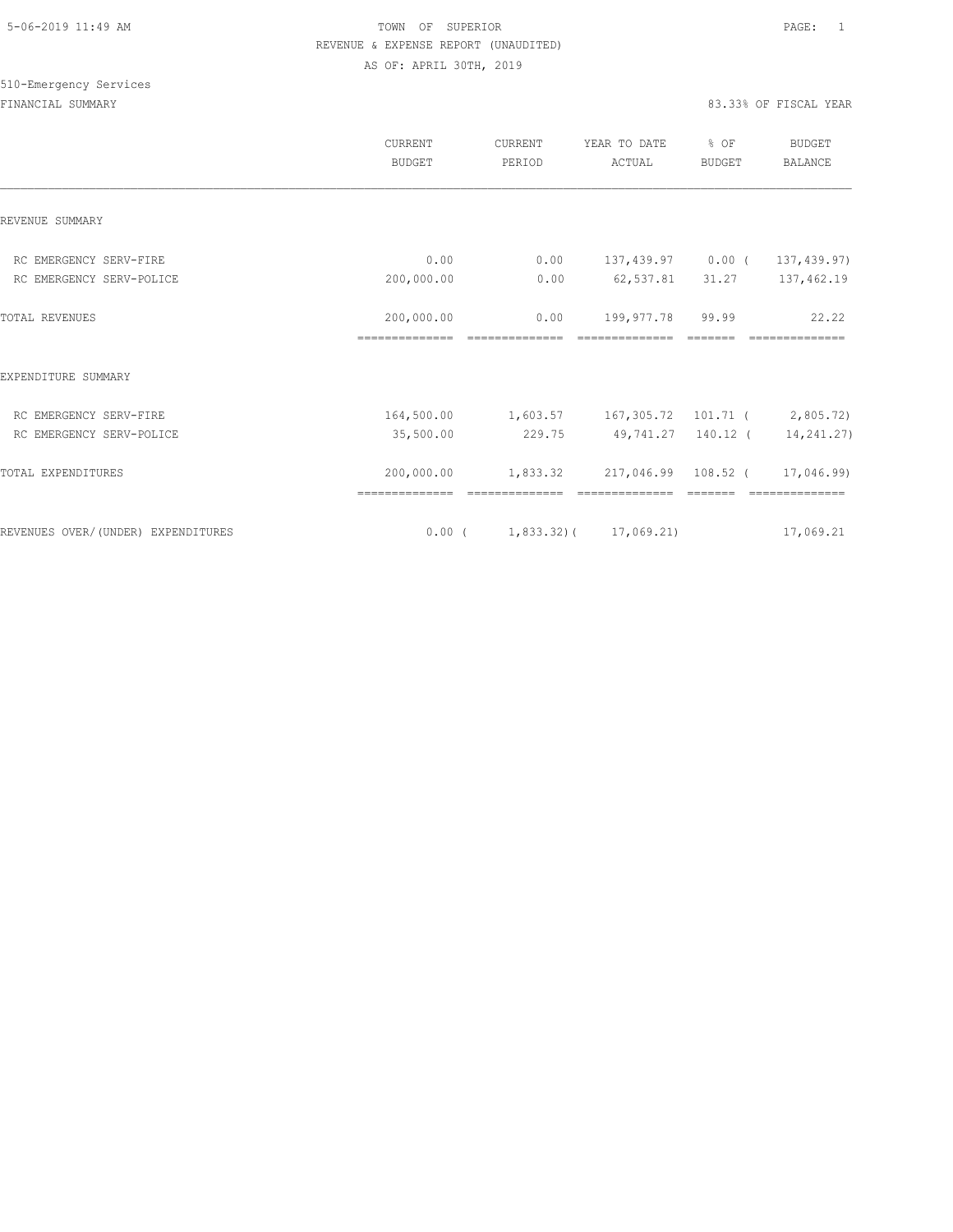## 800-FIRE DEPT PENSION

|                     | CURRENT<br>BUDGET | CURRENT<br>PERIOD                | YEAR TO DATE<br>ACTUAL | % OF<br>BUDGET      | BUDGET<br>BALANCE             |
|---------------------|-------------------|----------------------------------|------------------------|---------------------|-------------------------------|
| REVENUE SUMMARY     |                   |                                  |                        |                     |                               |
| EXPENDITURE SUMMARY | ==============    | --------------                   | ---------------        | -------             | --------------<br>----------- |
|                     | ==============    | ---------------<br>------------- | --------------<br>.    | --------<br>------- | --------------<br>.           |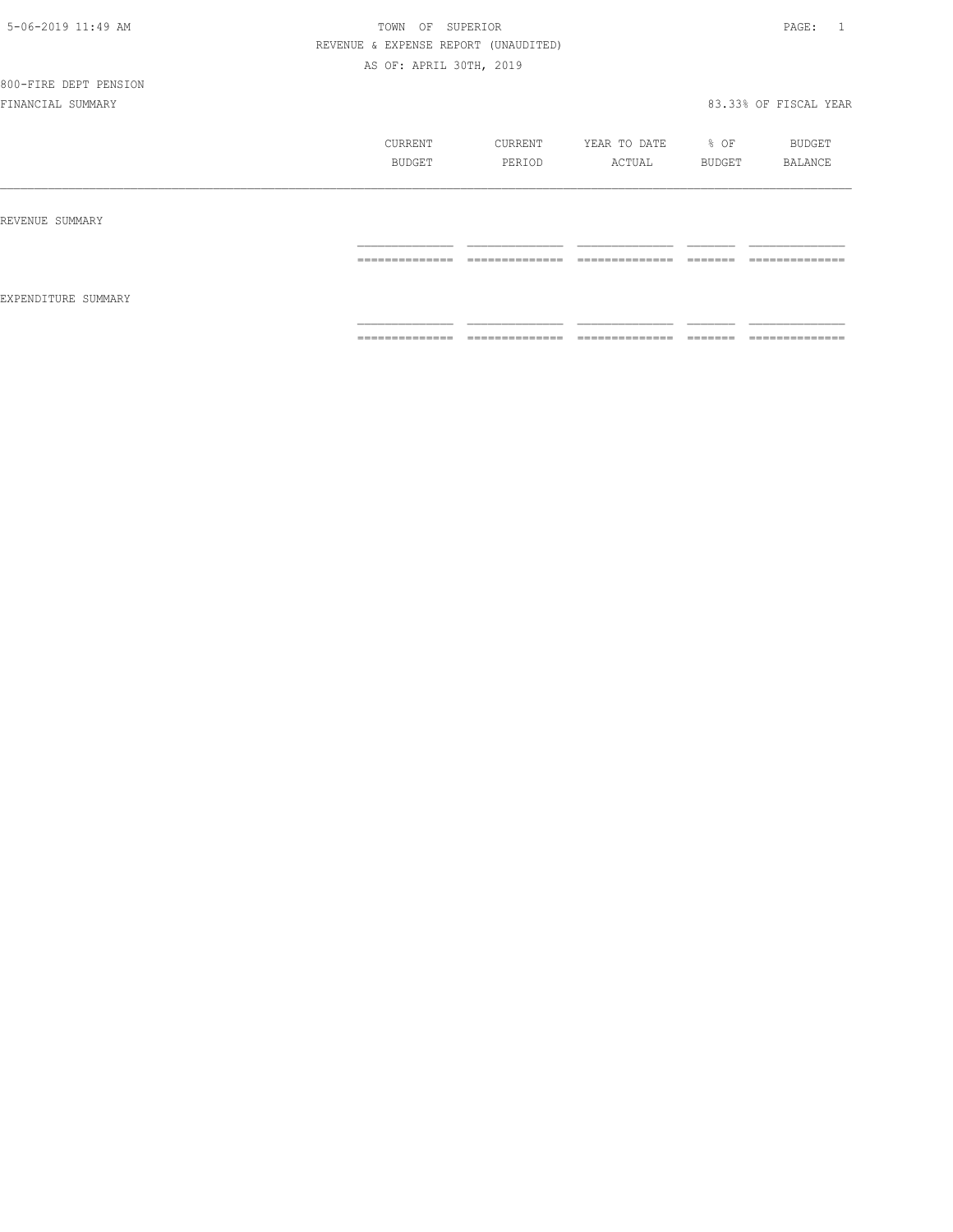810-LGIP

|                     | CURRENT<br>BUDGET                                                                                                                                                                                                                                                                                                                                                                                                                                                                      | CURRENT<br>PERIOD                 | YEAR TO DATE<br>ACTUAL                                                                                                                                                                                                                                                                                                                                                                                                                                                                       | % OF<br>BUDGET                                                                                                                                                                                                                                                                                                                                                                                                                                                                                                                                                    | BUDGET<br>BALANCE                   |
|---------------------|----------------------------------------------------------------------------------------------------------------------------------------------------------------------------------------------------------------------------------------------------------------------------------------------------------------------------------------------------------------------------------------------------------------------------------------------------------------------------------------|-----------------------------------|----------------------------------------------------------------------------------------------------------------------------------------------------------------------------------------------------------------------------------------------------------------------------------------------------------------------------------------------------------------------------------------------------------------------------------------------------------------------------------------------|-------------------------------------------------------------------------------------------------------------------------------------------------------------------------------------------------------------------------------------------------------------------------------------------------------------------------------------------------------------------------------------------------------------------------------------------------------------------------------------------------------------------------------------------------------------------|-------------------------------------|
| REVENUE SUMMARY     |                                                                                                                                                                                                                                                                                                                                                                                                                                                                                        |                                   |                                                                                                                                                                                                                                                                                                                                                                                                                                                                                              |                                                                                                                                                                                                                                                                                                                                                                                                                                                                                                                                                                   |                                     |
|                     | --------------<br>_______________                                                                                                                                                                                                                                                                                                                                                                                                                                                      | --------------<br>_______________ | --------------<br>.                                                                                                                                                                                                                                                                                                                                                                                                                                                                          | --------<br>________                                                                                                                                                                                                                                                                                                                                                                                                                                                                                                                                              | --------------<br>.                 |
| EXPENDITURE SUMMARY |                                                                                                                                                                                                                                                                                                                                                                                                                                                                                        |                                   |                                                                                                                                                                                                                                                                                                                                                                                                                                                                                              |                                                                                                                                                                                                                                                                                                                                                                                                                                                                                                                                                                   |                                     |
|                     | $\begin{array}{cccccccccc} \multicolumn{2}{c}{} & \multicolumn{2}{c}{} & \multicolumn{2}{c}{} & \multicolumn{2}{c}{} & \multicolumn{2}{c}{} & \multicolumn{2}{c}{} & \multicolumn{2}{c}{} & \multicolumn{2}{c}{} & \multicolumn{2}{c}{} & \multicolumn{2}{c}{} & \multicolumn{2}{c}{} & \multicolumn{2}{c}{} & \multicolumn{2}{c}{} & \multicolumn{2}{c}{} & \multicolumn{2}{c}{} & \multicolumn{2}{c}{} & \multicolumn{2}{c}{} & \multicolumn{2}{c}{} & \multicolumn{2}{c}{} & \mult$ | ______________<br>_______________ | $\begin{array}{c} \multicolumn{2}{c} {\textbf{1}} & \multicolumn{2}{c} {\textbf{2}} & \multicolumn{2}{c} {\textbf{3}} & \multicolumn{2}{c} {\textbf{4}} \\ \multicolumn{2}{c} {\textbf{5}} & \multicolumn{2}{c} {\textbf{6}} & \multicolumn{2}{c} {\textbf{7}} & \multicolumn{2}{c} {\textbf{8}} & \multicolumn{2}{c} {\textbf{9}} \\ \multicolumn{2}{c} {\textbf{1}} & \multicolumn{2}{c} {\textbf{1}} & \multicolumn{2}{c} {\textbf{1}} & \multicolumn{2}{c} {\textbf{1}} & \multicolumn{$ | $\begin{array}{c} \begin{array}{c} \begin{array}{c} \begin{array}{c} \begin{array}{c} \end{array}\\ \end{array}\\ \end{array} \end{array} \end{array} \end{array} \end{array} \end{array} \end{array} \begin{array}{c} \begin{array}{c} \begin{array}{c} \begin{array}{c} \end{array}\\ \end{array} \end{array} \end{array} \end{array} \begin{array}{c} \begin{array}{c} \begin{array}{c} \end{array}\\ \end{array} \end{array} \end{array} \begin{array}{c} \begin{array}{c} \begin{array}{c} \end{array}\\ \end{array} \end{array} \end{array} \begin{array}{$ | _______________<br>---------------- |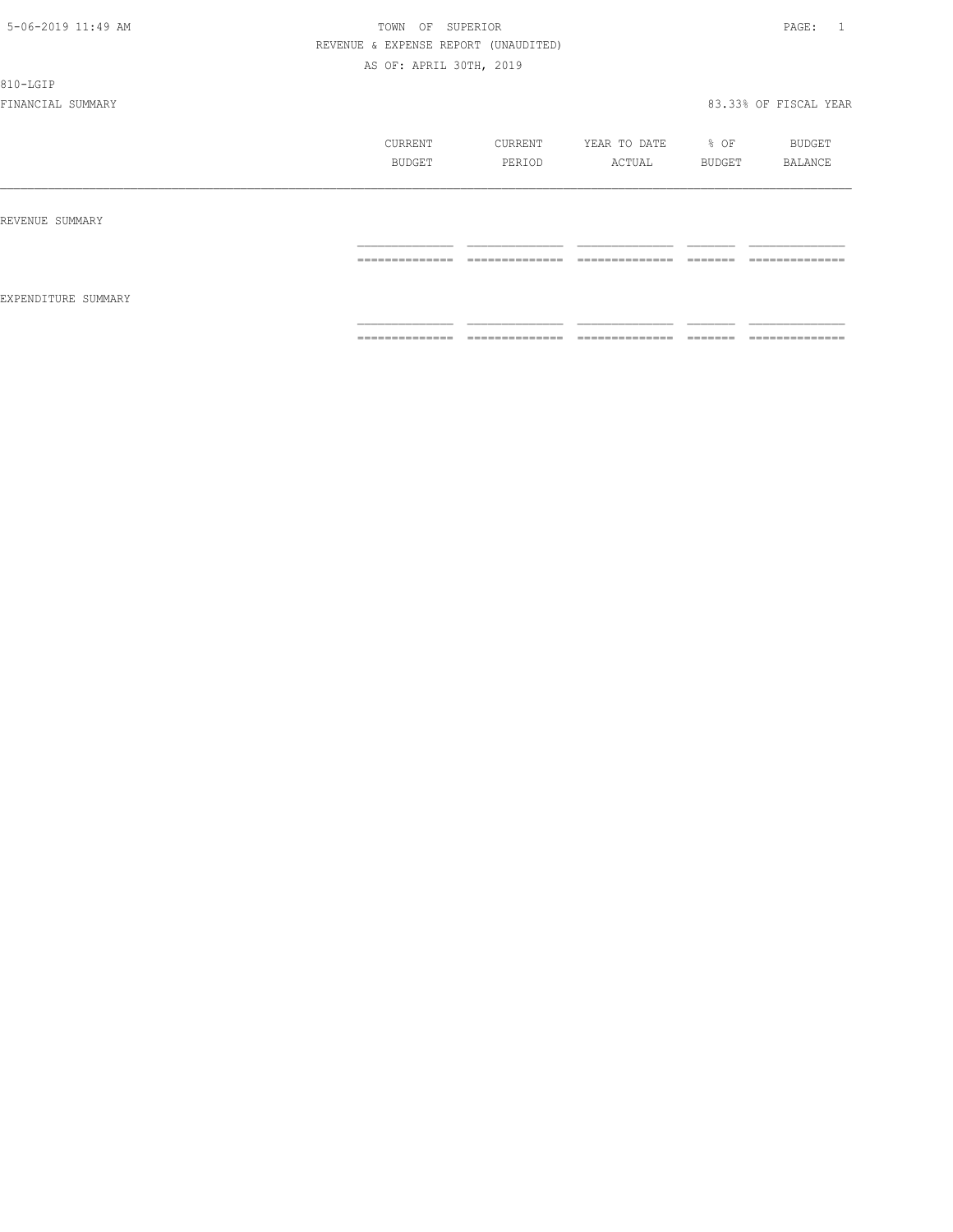#### 820-EXPLORERS

|                     | CURRENT                                                                                                                                                                                                                                                                                                                                                                                                                                                                                | CURRENT                                                                                                                                                                                                                                                                                                                                                                                                                                                       | YEAR TO DATE                                                                                                                                                                                                                                                                                                                                                                                                                                                                                 | $\div$ OF            | BUDGET                            |
|---------------------|----------------------------------------------------------------------------------------------------------------------------------------------------------------------------------------------------------------------------------------------------------------------------------------------------------------------------------------------------------------------------------------------------------------------------------------------------------------------------------------|---------------------------------------------------------------------------------------------------------------------------------------------------------------------------------------------------------------------------------------------------------------------------------------------------------------------------------------------------------------------------------------------------------------------------------------------------------------|----------------------------------------------------------------------------------------------------------------------------------------------------------------------------------------------------------------------------------------------------------------------------------------------------------------------------------------------------------------------------------------------------------------------------------------------------------------------------------------------|----------------------|-----------------------------------|
|                     | BUDGET                                                                                                                                                                                                                                                                                                                                                                                                                                                                                 | PERIOD                                                                                                                                                                                                                                                                                                                                                                                                                                                        | ACTUAL                                                                                                                                                                                                                                                                                                                                                                                                                                                                                       | BUDGET               | BALANCE                           |
| REVENUE SUMMARY     |                                                                                                                                                                                                                                                                                                                                                                                                                                                                                        |                                                                                                                                                                                                                                                                                                                                                                                                                                                               |                                                                                                                                                                                                                                                                                                                                                                                                                                                                                              |                      |                                   |
| EXPENDITURE SUMMARY | $\begin{array}{cccccccccc} \multicolumn{2}{c}{} & \multicolumn{2}{c}{} & \multicolumn{2}{c}{} & \multicolumn{2}{c}{} & \multicolumn{2}{c}{} & \multicolumn{2}{c}{} & \multicolumn{2}{c}{} & \multicolumn{2}{c}{} & \multicolumn{2}{c}{} & \multicolumn{2}{c}{} & \multicolumn{2}{c}{} & \multicolumn{2}{c}{} & \multicolumn{2}{c}{} & \multicolumn{2}{c}{} & \multicolumn{2}{c}{} & \multicolumn{2}{c}{} & \multicolumn{2}{c}{} & \multicolumn{2}{c}{} & \multicolumn{2}{c}{} & \mult$ | $\begin{array}{c} \multicolumn{2}{c} {\textbf{2.5}} \multicolumn{2}{c} {\textbf{2.5}} \multicolumn{2}{c} {\textbf{2.5}} \multicolumn{2}{c} {\textbf{2.5}} \multicolumn{2}{c} {\textbf{2.5}} \multicolumn{2}{c} {\textbf{2.5}} \multicolumn{2}{c} {\textbf{2.5}} \multicolumn{2}{c} {\textbf{2.5}} \multicolumn{2}{c} {\textbf{2.5}} \multicolumn{2}{c} {\textbf{2.5}} \multicolumn{2}{c} {\textbf{2.5}} \multicolumn{2}{c} {\textbf{2.5}} \multicolumn{2}{c}$ | $\begin{array}{c} \multicolumn{2}{c} {\textbf{1}} & \multicolumn{2}{c} {\textbf{2}} & \multicolumn{2}{c} {\textbf{3}} & \multicolumn{2}{c} {\textbf{4}} \\ \multicolumn{2}{c} {\textbf{5}} & \multicolumn{2}{c} {\textbf{6}} & \multicolumn{2}{c} {\textbf{7}} & \multicolumn{2}{c} {\textbf{8}} & \multicolumn{2}{c} {\textbf{9}} \\ \multicolumn{2}{c} {\textbf{1}} & \multicolumn{2}{c} {\textbf{1}} & \multicolumn{2}{c} {\textbf{1}} & \multicolumn{2}{c} {\textbf{1}} & \multicolumn{$ | --------<br>________ | --------------<br>_______________ |
|                     | --------------                                                                                                                                                                                                                                                                                                                                                                                                                                                                         | ______________                                                                                                                                                                                                                                                                                                                                                                                                                                                | ______________                                                                                                                                                                                                                                                                                                                                                                                                                                                                               | --------             | --------------                    |
|                     | _______________                                                                                                                                                                                                                                                                                                                                                                                                                                                                        | _______________                                                                                                                                                                                                                                                                                                                                                                                                                                               | ______________                                                                                                                                                                                                                                                                                                                                                                                                                                                                               | ________             | ______________                    |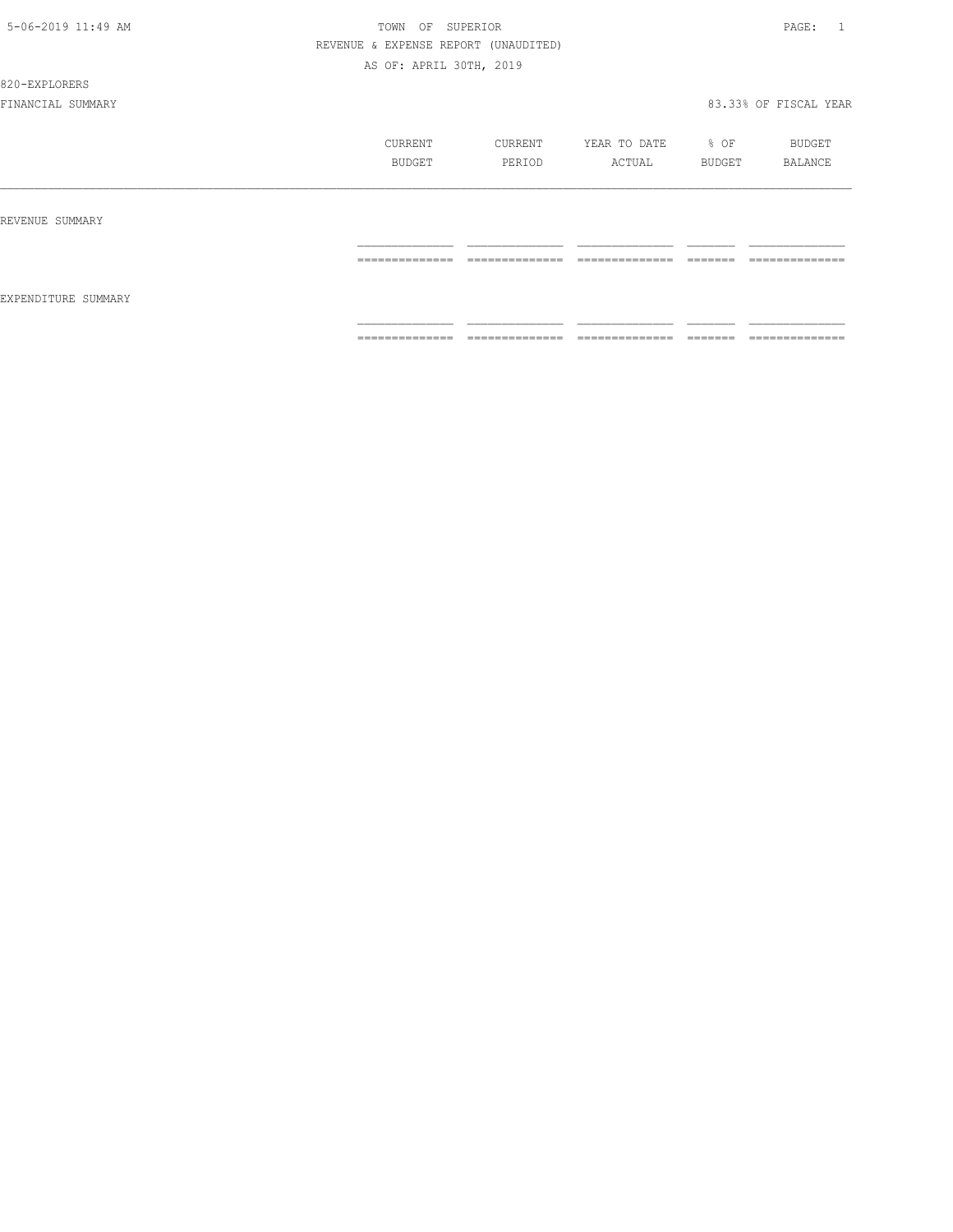|                                    | CURRENT<br><b>BUDGET</b> | CURRENT<br>PERIOD | YEAR TO DATE<br>ACTUAL      | % OF<br>BUDGET | BUDGET<br><b>BALANCE</b>    |
|------------------------------------|--------------------------|-------------------|-----------------------------|----------------|-----------------------------|
| REVENUE SUMMARY                    |                          |                   |                             |                |                             |
| NON-DEPARTMENTAL                   | 0.00                     | 0.00              | $4,389.13$ 0.00 ( 4,389.13) |                |                             |
| TOTAL REVENUES                     | 0.00                     | 0.00              | 4,389.13 0.00 (4,389.13)    |                |                             |
| EXPENDITURE SUMMARY                |                          |                   |                             |                |                             |
| NON-DEPARTMENTAL                   | 0.00                     | 0.00              |                             |                | $2,900.00$ 0.00 ( 2,900.00) |
| TOTAL EXPENDITURES                 | 0.00                     | 0.00              | 2,900.00                    |                | $0.00$ ( $2,900.00$ )       |
| REVENUES OVER/(UNDER) EXPENDITURES | 0.00                     | 0.00              | 1,489.13                    |                | (1, 489.13)                 |
|                                    |                          |                   |                             |                |                             |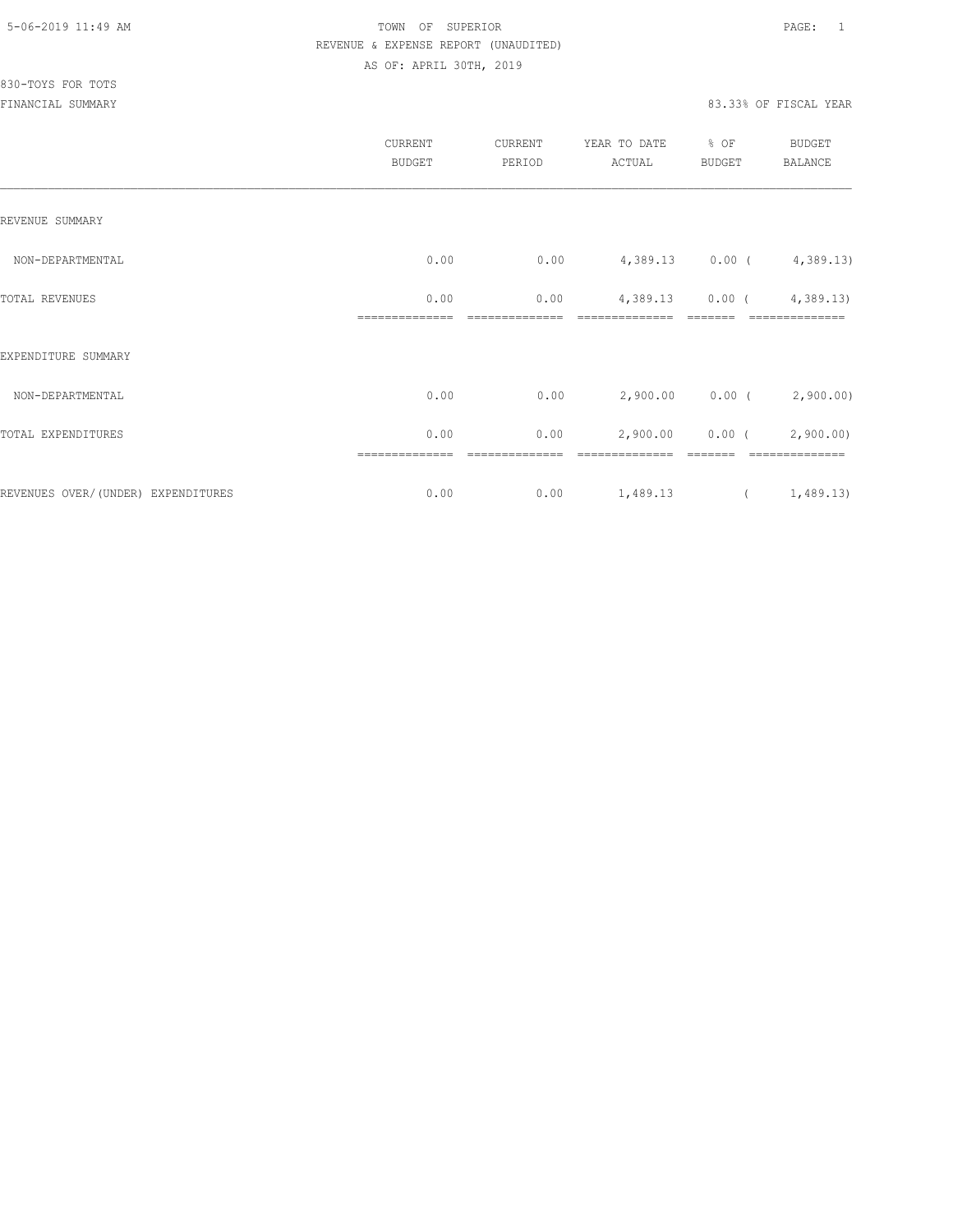# 840-GENERAL FIXED ASSETS

|                     | CURRENT<br>BUDGET                 | CURRENT<br>PERIOD                  | YEAR TO DATE<br>ACTUAL            | % OF<br>BUDGET       | BUDGET<br>BALANCE                 |
|---------------------|-----------------------------------|------------------------------------|-----------------------------------|----------------------|-----------------------------------|
| REVENUE SUMMARY     |                                   |                                    |                                   |                      |                                   |
|                     | ---------------<br>-------------- | ---------------<br>--------------- | ______________<br>--------------- | ________<br>-------  | --------------<br>--------------- |
| EXPENDITURE SUMMARY |                                   |                                    |                                   |                      |                                   |
|                     | ---------------<br>.              | ______________<br>-------------    | ______________<br>_______________ | --------<br>________ | ______________<br>.               |